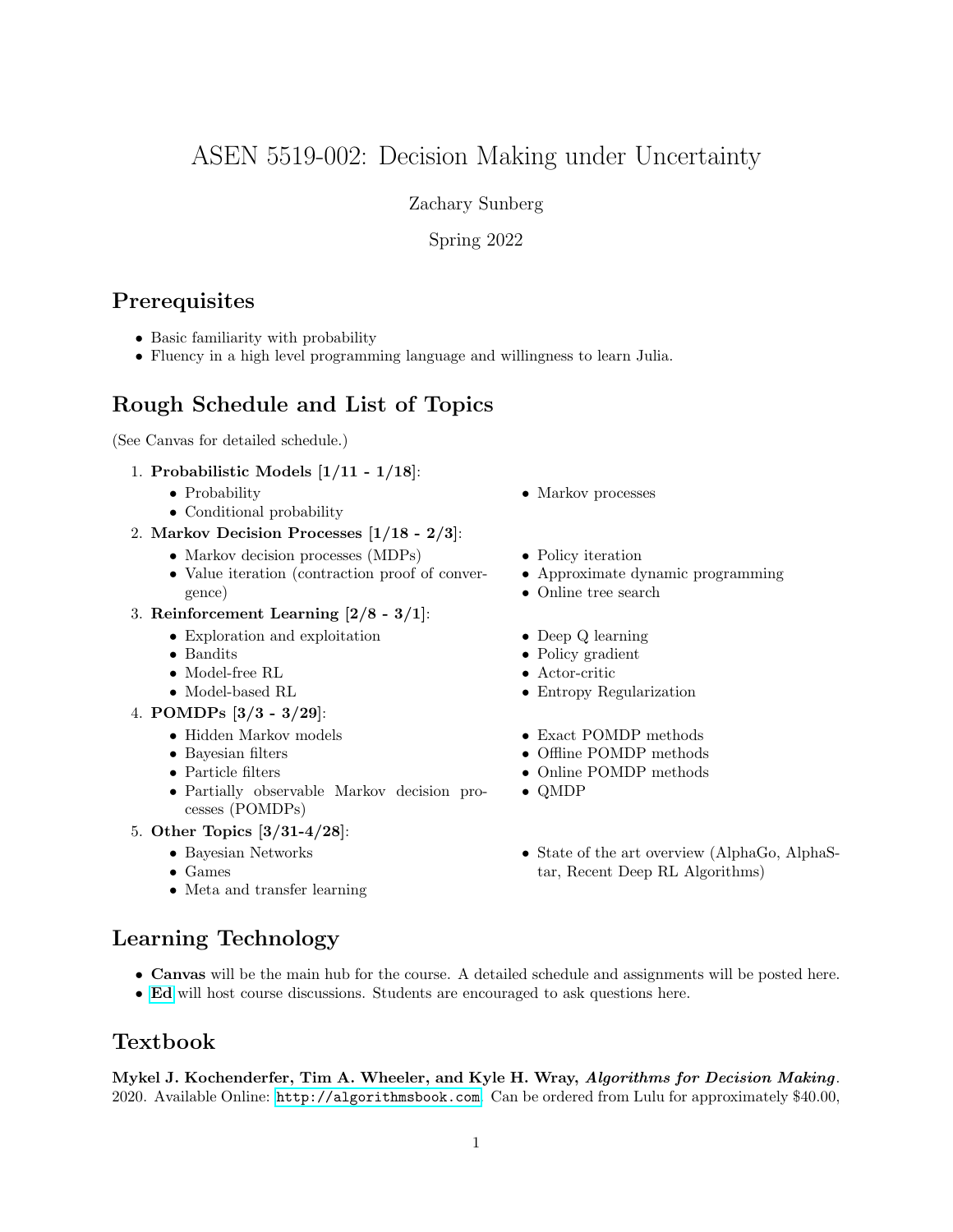link will be posted on canvas.

### Additional References

- Mykel J. Kochenderfer, *Decision Making Under Uncertainty: Theory and Application*, MIT Press, 2015. \$70.00, Available online: <https://ieeexplore.ieee.org/book/7288640>
- Richard S. Sutton and Andrew G. Barto, *Reinforcement Learning: An Introduction*, 2nd Ed. MIT Press, 2018. \$80.00, Available online: <http://incompleteideas.net/book/the-book-2nd.html>
- Dimitri P. Bertsekas, Dynamic Programming and Optimal Control, Athena Scientific, 2012 (4th Ed.). \$134.50
- Laura Graesser, Wah Loon Keng, Foundations of Deep Reinforcement Learning: Theory and Practice in Python. Pearson Education, 2020. \$50.00.

## Assignments and Grading

- 40% Homework Assignments. There will be 6 large homework assignments, due approximately every two weeks. A typical assignment will consist of
	- Several conceptual questions or exercises.
	- One open-ended problem. You solution will be evaluated locally with obfuscated code and the score submitted to a leaderboard. The best performers will share their solution in class.
- 30% Quizzes. There will be three Quizzes consisting of several conceptual questions or exercises. The exact format has not been set, but it will most likely be a timed quiz that can be taken any time during a 24 or 48 hour period.
- 25% Final Project. A final project chosen by the student that ideally connects to their research. Deliverable will be a 4-8 page report. Project may be completed in teams of up to 3.
- 5% Peer Review. You will be assigned 2 project reports from other teams in the class to write peer reviews for.

### Late Policy

For homework, there will be a 10% penalty for submitting the assignment late on the day it is due and a 20% penalty for every late day after that. For the final project and peer review, there will be a 5% penalty for every late *hour* (due to the need for quick turnaround). Please use your knowledge of decision making under uncertainty to include appropriate contingency in your plans to avoid these penalties.

## Course Staff

Instructor: Professor Zachary Sunberg AERO 263 [zachary.sunberg@colorado.edu](mailto://zachary.sunberg@colorado.edu) Office Hours:

- T/TH 12:45-1:30 pm (after class), AERO 263
- W 5-6pm, Zoom (link on Canvas)
- Day before HW due: 4-5:30 pm, Zoom

Teaching Assistant: Qi Heng (Mike) Ho [qi.ho@colorado.edu](mailto://qi.ho@colorado.edu) Office Hours:

- M 5-6 pm, Zoom (link on Canvas)
- F 2:30-3:30 pm, TBA

## Meetings

T/TH 11:30-12:45, AERO 114 / Zoom Link on Canvas

## University Policies

Please find an accessible online copy of the policies here: [https://www.colorado.edu/academicaffa](https://www.colorado.edu/academicaffairs/node/821/attachment)irs/ [node/821/attachment](https://www.colorado.edu/academicaffairs/node/821/attachment). The linked document contains urls to other department websites that are not included in the text below.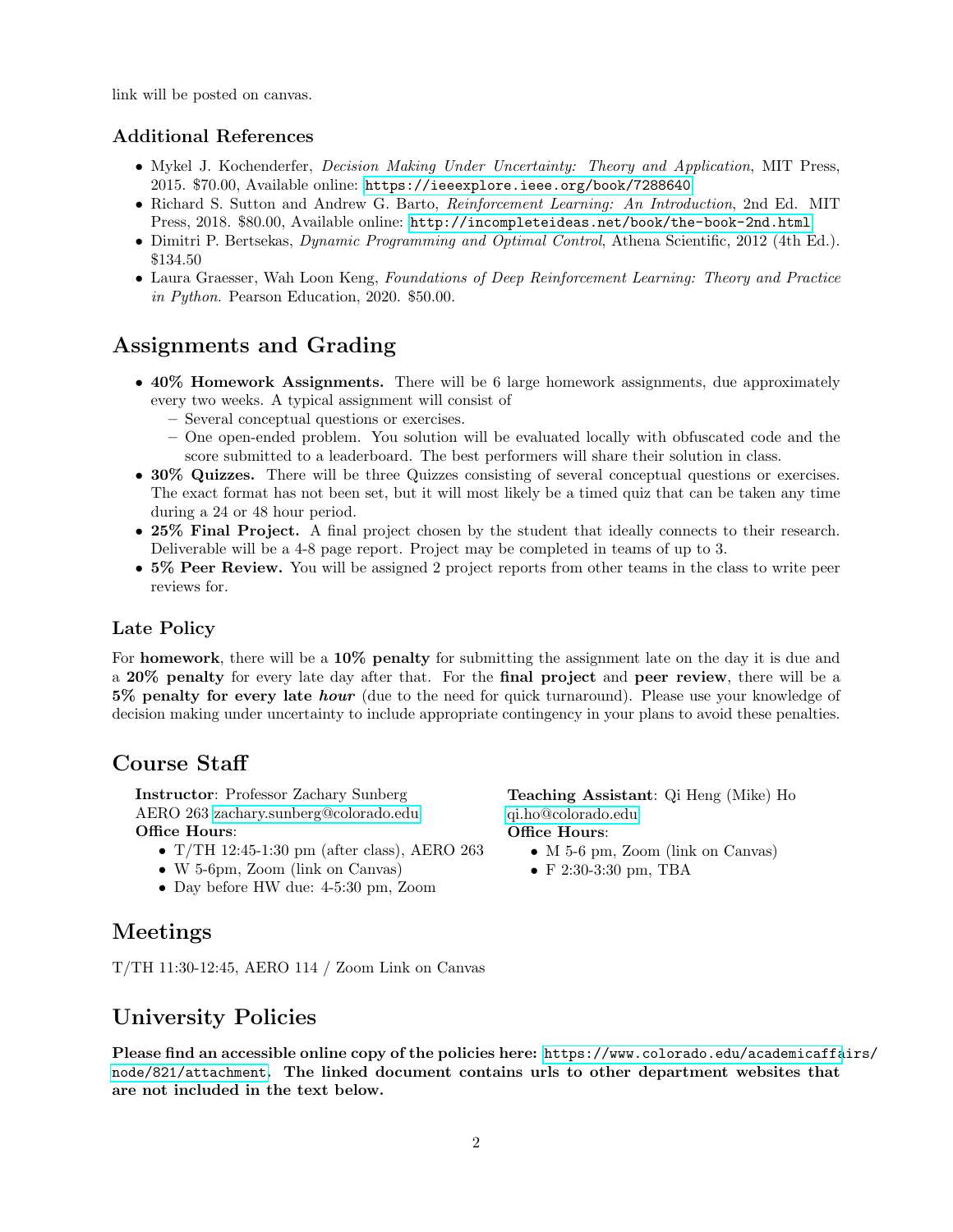### Classroom Behavior

Both students and faculty are responsible for maintaining an appropriate learning environment in all instructional settings, whether in person, remote or online. Those who fail to adhere to such behavioral standards may be subject to discipline. Professional courtesy and sensitivity are especially important with respect to individuals and topics dealing with race, color, national origin, sex, pregnancy, age, disability, creed, religion, sexual orientation, gender identity, gender expression, veteran status, political affiliation or political philosophy. For more information, see the policies on classroom behavior and the Student Conduct & Conflict Resolution policies.

#### Requirements for COVID-19

As a matter of public health and safety, all members of the CU Boulder community and all visitors to campus must follow university, department and building requirements and all public health orders in place to reduce the risk of spreading infectious disease. Students who fail to adhere to these requirements will be asked to leave class, and students who do not leave class when asked or who refuse to comply with these requirements will be referred to Student Conduct and Conflict Resolution. For more information, see the policy on classroom behavior and the Student Code of Conduct. If you require accommodation because a disability prevents you from fulfilling these safety measures, please follow the steps in the "Accommodation for Disabilities" statement on this syllabus.

CU Boulder currently requires masks in classrooms and laboratories regardless of vaccination status. This requirement is a precaution to supplement CU Boulder's COVID-19 vaccine requirement. Exemptions include individuals who cannot medically tolerate a face covering, as well as those who are hearing-impaired or otherwise disabled or who are communicating with someone who is hearing-impaired or otherwise disabled and where the ability to see the mouth is essential to communication. If you qualify for a mask-related accommodation, please follow the steps in the "Accommodation for Disabilities" statement on this syllabus. In addition, vaccinated instructional faculty who are engaged in an indoor instructional activity and are separated by at least 6 feet from the nearest person are exempt from wearing masks if they so choose.

If you feel ill and think you might have COVID-19, if you have tested positive for COVID-19, or if you are unvaccinated or partially vaccinated and have been in close contact with someone who has COVID-19, you should stay home and follow the further guidance of the Public Health Office (contacttracing@colorado.edu). If you are fully vaccinated and have been in close contact with someone who has COVID-19, you do not need to stay home; rather, you should self-monitor for symptoms and follow the further guidance of the Public Health Office (contacttracing@colorado.edu).

#### Accommodation for Disabilities

If you qualify for accommodations because of a disability, please submit your accommodation letter from Disability Services to your faculty member in a timely manner so that your needs can be addressed. Disability Services determines accommodations based on documented disabilities in the academic environment. Information on requesting accommodations is located on the Disability Services website. Contact Disability Services at 303-492-8671 or dsinfo@colorado.edu for further assistance. If you have a temporary medical condition, see Temporary Medical Conditions on the Disability Services website.

#### Preferred Student Names and Pronouns

CU Boulder recognizes that students' legal information doesn't always align with how they identify. Students may update their preferred names and pronouns via the student portal; those preferred names and pronouns are listed on instructors' class rosters. In the absence of such updates, the name that appears on the class roster is the student's legal name.

#### Honor Code

All students enrolled in a University of Colorado Boulder course are responsible for knowing and adhering to the Honor Code academic integrity policy. Violations of the Honor Code may include, but are not limited to: plagiarism, cheating, fabrication, lying, bribery, threat, unauthorized access to academic materials, clicker fraud, submitting the same or similar work in more than one course without permission from all course instructors involved, and aiding academic dishonesty. All incidents of academic misconduct will be reported to the Honor Code (honor@colorado.edu); 303-492-5550). Students found responsible for violating the academic integrity policy will be subject to nonacademic sanctions from the Honor Code as well as academic sanctions from the faculty member. Additional information regarding the Honor Code academic integrity policy can be found on the Honor Code website.